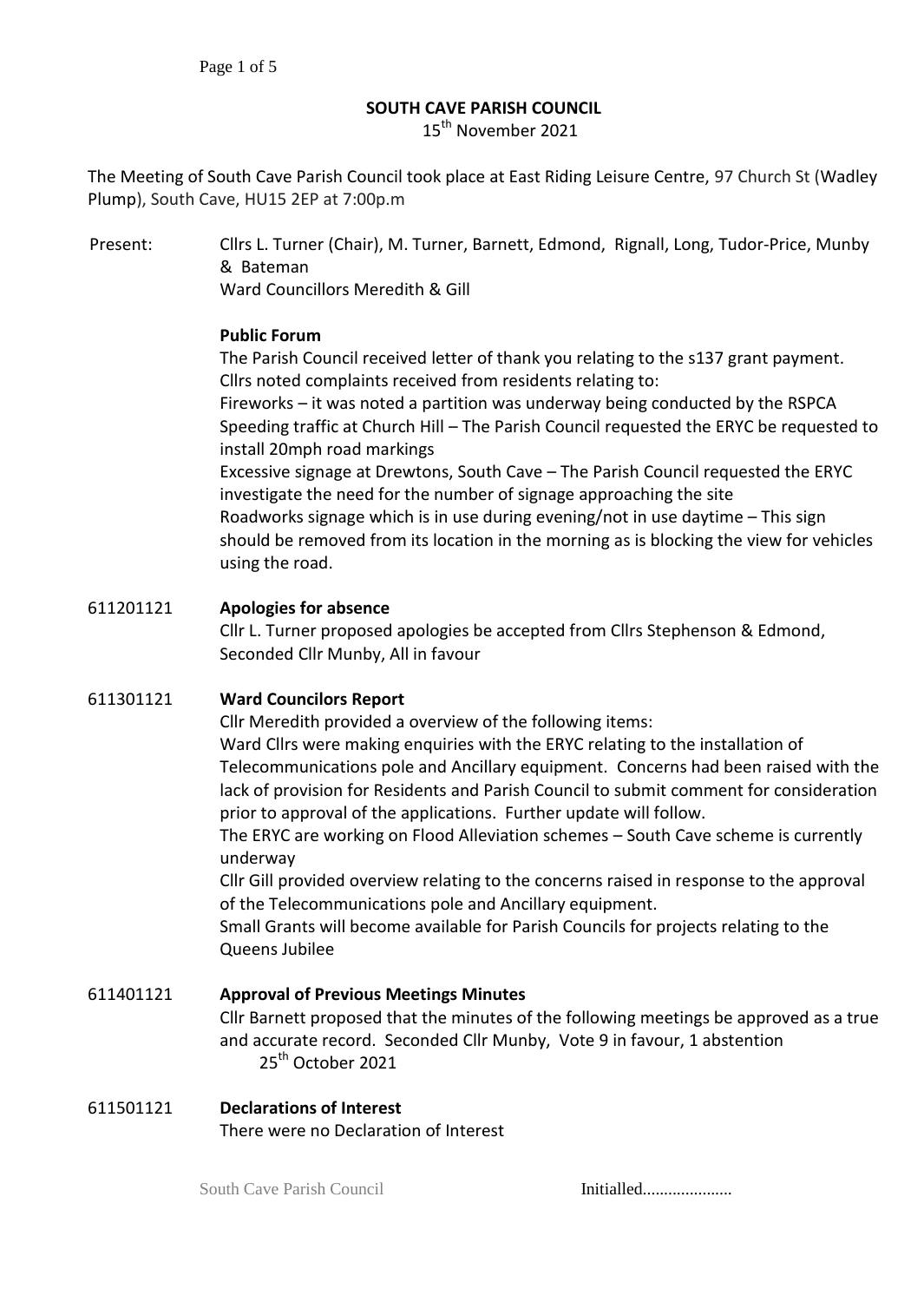### 611601121 **Committees**

(1) The Parish Council resolved the minutes of the following committees: please be aware the power of delegation to Chair and Clerk resolved with Full Council, minute reference: **609640621 (2)** Planning Consultive Meeting 1<sup>st</sup> November 2021

Proposed Cllr Bateman, Seconded Cllr Munby, Vote 7 in favour, 2 abstentions Planning Consultive Meeting 8<sup>th</sup> November 2021

Proposed Cllr Bateman, Seconded Cllr Rignall, Vote 7 in favour, 2 abstentions

### 611701121 **Police**

(1)The Parish Council received the Police report (2)The Parish Council received Crime Figures, produced by PCSO (3)The Parish Council noted the Vandalism to Playpark Trees & Poppies

### 611801121 **Technical Services**

(1)The Parish Council received update relating to reducing speed limits North Cave/South Cave, it was noted Clerk had received no response to date (2)The Parish Council received update relating to contact with neighbouring Parishes, Brantingham, Ellerker, Brough relating to Footpath/Cycle Path Connection and South Cave to North Cave Footpath/Cycle Path Connection, it was noted that Ellerker Parish Council had responded to the effect they did not wish to support the request. Clerk advised awaiting response from other Parish Councils

(3)The Parish Council received response relating to ERYC drain inspection – It was noted the ERYC had advised they would provide a copy of the notes from the report once received.

(4)The Parish Council received the price for Town Hall Clock - Feature Dial Restoration, Cllr L. Turner proposed the Parish Council proceed with the works to restore the Ornate Dial at a cost of £4976 with Smith Of Derby – Clockmakers & Specialists, additional prices to be obtained for Scaffold supply, due to the estimate received at £3720. Clerk to obtain two further quotations to be considered by Full Council, Seconded Cllr Barnett, All in favour

(5)The Parish Council received information relation to Town Hall rear Garden Works and Chimney works. Cllr L. Turner proposed the Parish Council proceed with the price received of £145 from Greenwood & Ford Ltd, for the installation of Chimney Covers. Seconded Cllr M. Turner all in favour. The Parish Council requested the Back Garden improvement works to be re-visited to budget in a future Budget.

(6)The Parish Council noted the ERYC public diversion and definitive map and statement modification Order 2021 – Footpath numbers 2022 and Rowley footpath number 16

(7)The Parish Council noted the order of Christmas tree at a cost of £120.00 including supply, installation, installation of lights and spare batteries and disposal at the end of season. Proposed Cllr L. Turner, Seconded Cllr Barnett, All in favour

(8)The Parish Council considered the installation of Bin at Little Wold Lane, South Cave. Cllr L. Turner proposed the Clerk request the ERYC install the Bin as suggested. If the ERYC are minded to reject the installation at their costs, the Parish Council to proceed with the purchase and installation at the Parish Council costs. Seconded Cllr Bateman, All in favour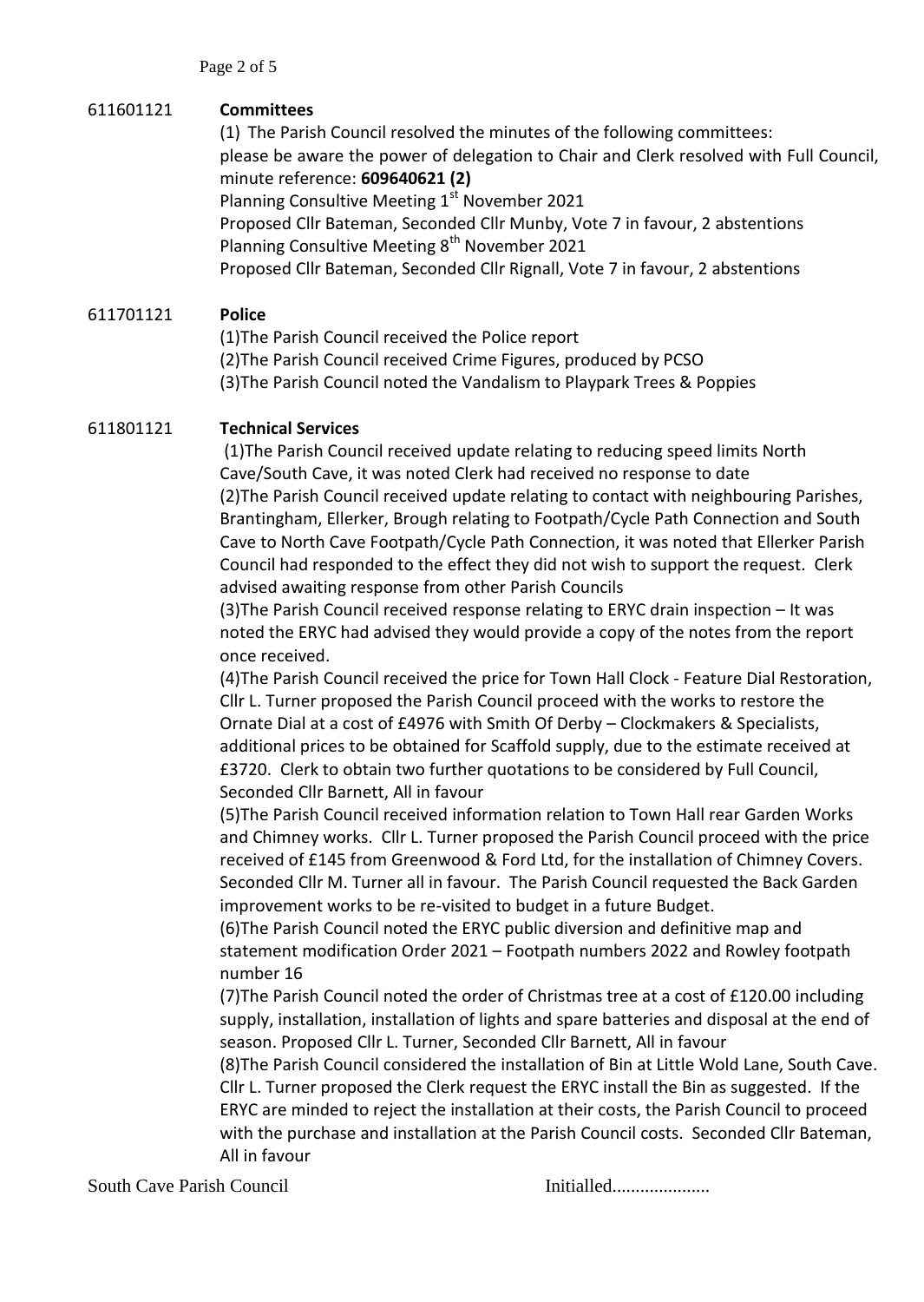### 611901121 **Open Space**

(1)The Parish Council considered Allotment Signage (Trespassers/police), it was noted the Police would not authorise the usage of their logo. Clerk made contact with North Cave Parish Council

(2)The Parish Council received the response relating to Allotment Land, it was noted the Parish Council had previously held a number of meetings where advise and information had been exchanged, therefore any further information should not be required. Proposed Cllr L. Turner, Seconded Cllr Barnett, All in favour (3)The Parish Council considered response to consultation received from ERNLLCA relating to DEFRA PC7-21 Environmental Permitting(England & Wales) regulations 2016 – affecting Parish Councils with Cemeteries. Cllr M. Turner proposed the Parish Council support NALC view to reject the suggestions by DEFRA. Seconded Cllr Munby, All in favour

(4) The Parish Council noted the approval of East Riding of Yorkshire Community Tree Planting Fund and make necessary arrangements for the purchase and planting. It was noted the ERYC would arrange the supply and installation of the trees. The allotment location and Westcote Farm location to be arranged by the Parish Council.

(5)The Parish Council received update relating to Risby Homes s106 agreement and handover. It was noted the ERYC had assessed the land and approved the handover. Calculations had been made for the Commuted sums. It was noted the Developer had made contact with regards to the lease and had suggested the removal of the 6months Break Clause, the Parish Council requested Clerk make further contact with the developer with regards to their intentions with the future of the land.

(6)The Parish Council noted the non receipt of Allotment Agreements totalling four. The Parish Council requested letters be forwarded advising the Parish Council are not bound to agreement at present and may look to re-allocate the plots which have not received a signed agreement.

### 612001121 **Other Matters**

(1) The Parish Counci noted The East Riding of Yorkshire Council (A1034 Between South Cave and South Newbald) (50mph Speed Limit) Order 2021 (2)The Parish Council noted no response received re: Gas Pipes at Church Street as the Parish Council are awaiting the item detailed in minute reference 611801121 (3) (3)The Parish Council received update relating to Market Place Telephone kiosk adoption and Nunnery Walk Kiosk, it was noted BT had received the agreements and were in the process of decommissioning both kiosks. The Parish Council requested the Clerk request both kiosks are reconsidered in accordance with new legislation to be approved in 2022.

(4)The Parish Council received a update relating to Platinum Jubilee event 2022 (5)The Parish Council received update from North Newbald Parish Council letter relating to - The relationship between ERYC and town and parish councils. Cllr L. Turner proposed the Parish Council support the letter to be submitted, subject to the Parish Council receiving a draft prior to approval. Seconded Cllr Barnett, All in favour (6)The Parish Council discussed the Land at Market Place and sale of Cottages at Bellway Homes Development, Market Place, South Cave. It was suggested the matter be pursued further once a new owner is established.

South Cave Parish Council **Initialled..................**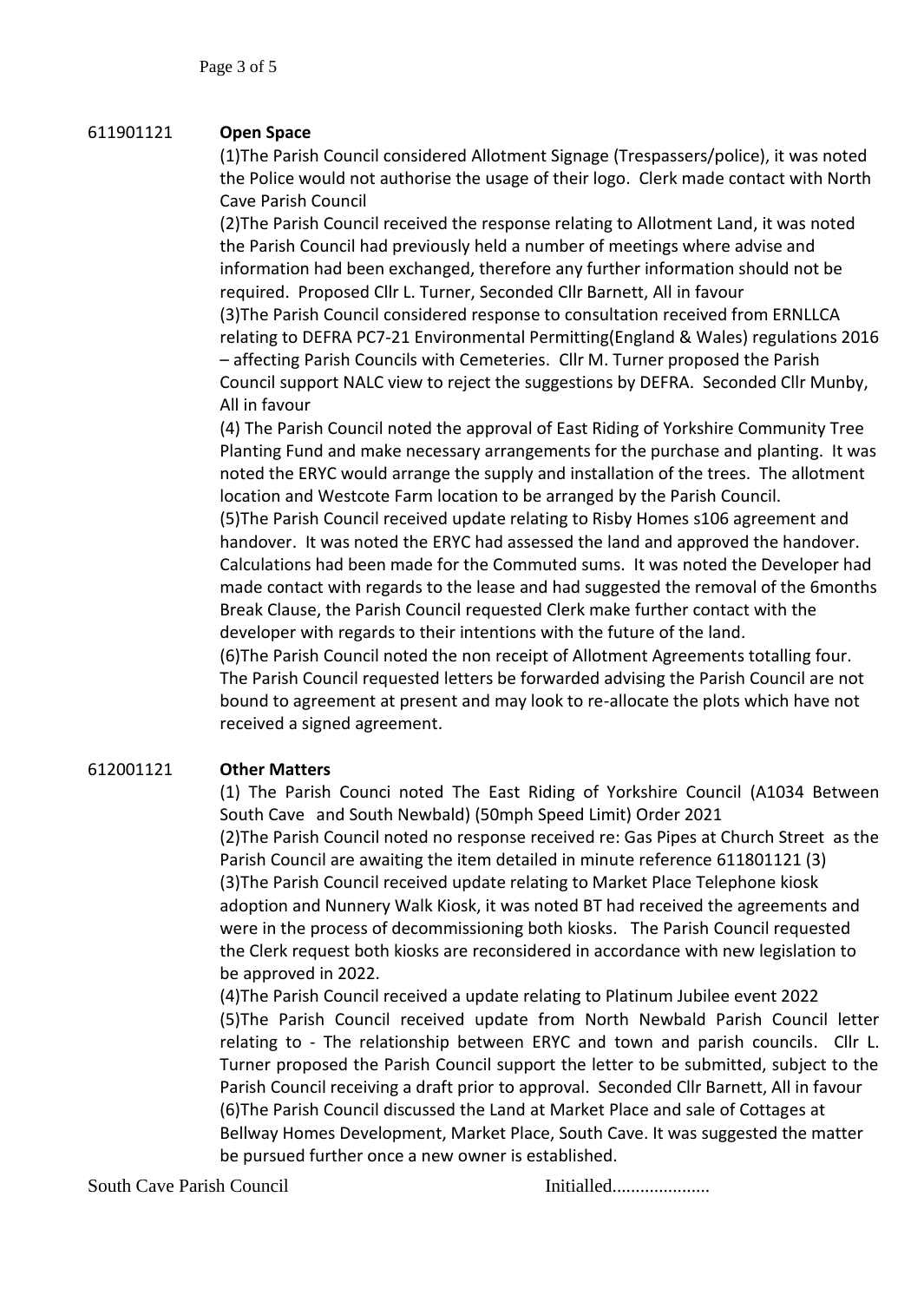(7)The Parish Council noted National Highways A63 Resurfacing Welton to Western Interchange – essential maintenance - Monday 29 November until Tuesday 7 December. To consider seasonal traffic, we will start work on the westbound carriageway on Monday 10 January and aim to finish by Thursday 20 January 2022. We will be working overnight during the week Monday to Friday from 8pm to 6am under full closures.

### 612101121 **Planning Applications**

(1)The Parish Council noted response from ERYC relating to - Determination of Applications for Prior Approval to the siting of telecommunication masts in South Cave:

Application Number: 21/03440/TELCOM Application Number: 21/03437/TELCOM Application Number: 21/03438/TELCOM ERYC: APPROVED Parish Council: Refused each application Refer to minute reference: 611301121

### 612201121 **Finance & Policy**

(1)The Parish Council received 2022 meeting schedule (2)The Parish Council noted the income received and approved items for payment for November 2021

| Eon                                     | Electric                                  | £0.00     |
|-----------------------------------------|-------------------------------------------|-----------|
| Yorkshire Water                         | Water                                     | £100.60   |
| Sage                                    | <b>Accounts Programme</b>                 | £290.40   |
| <b>MNB Computing</b>                    | Computer assistance                       | £12.00    |
| <b>KRI Group Ltd</b>                    | Photocopier                               | £203.44   |
| Eon                                     | Electric                                  | £18.63    |
| Eon                                     | Gas                                       | £122.00   |
| <b>Market Weighton United Charities</b> | <b>Allotment Land</b>                     | £2,250.00 |
| A Grattan                               | Cenotaph Cut                              | £250.00   |
| <b>CEF</b>                              | Festive lights repair parts               | £437.76   |
| <b>Supplies</b>                         | Stationary                                |           |
| AB Forestry Tree Surgeons               | <b>Playpark Tree Works</b>                | £250.00   |
| <b>BNP Paribas Leasing Solutions</b>    | Photocopier                               | £409.75   |
| N Power                                 | Festive lights 2020                       | £256.73   |
| L Fielding                              | Expenses - Zoom                           | £14.39    |
| South Cave Parish Council               | Petty Cash                                | £60.00    |
| <b>GJ Landscapes</b>                    | <b>Grass Cutting</b>                      | £603.60   |
| <b>Stafforce</b>                        | <b>Footway Sweep</b>                      | £1,144.80 |
| Mr J Wilson                             | Newsletter Delivery                       | £200.00   |
| South Cave Parish Council               | Petty Cash Misc Christmas Expenses        | £60.00    |
| J Thornham                              | <b>Allotment Notice Board &amp; Posts</b> | £220.00   |
| J Thornham                              | Seat Maintenance                          | £210.00   |
| <b>KCOM</b>                             | Internet & Telephone                      | £61.20    |